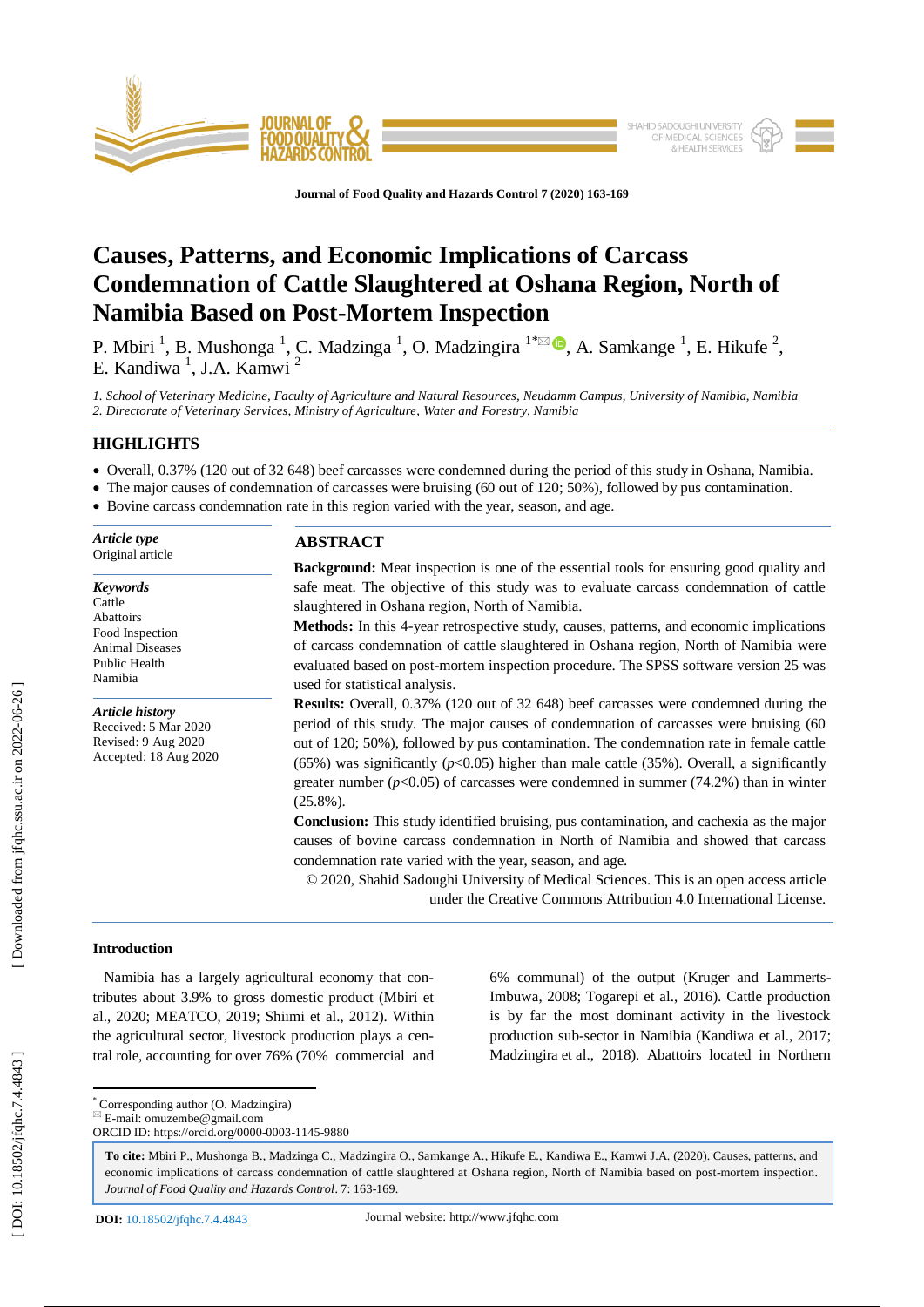Communal Area s of Namibia supply the local formal and informal markets (Shiimi et al., 2012), although they previously exported beef under a commodity -based risk mitigation arrangement. Records of ante and post -mortem inspection of cattle provide useful epidemiological data for the evaluation of animal and zoonotic diseases in populations of origin and for environmental monitoring (Akkina and Estberg, 2019; Haredasht et al., 2018; Jaja et al., 2017a).

 Previous studies from different continents and sub regions analyzed the prevalence, nature (total or partial), reasons, causes, patterns (annual, monthly and seasonal) , and economic impact of carcass condemnation (Folitse et al., 2017; Shaibu et al., 2017). The prevalence rates for partial and total condemnation of carcasses in literature vary from 0% (Garcia et al., 2008) to over 50% (Huertas et al., 2015). The rate of condemnation varies by geographical location, age, and sex of animals (Dupuy et al., 2014; Vial et al., 2015), production system (pasture or range beef, feedlot, dairy; Akkina and Estberg, 2019), season (Haredasht et al., 2018), month of study (Mohammed et al., 2018; Noronha et al., 2019), level of animal healthcare, marketing, transport, and slaughter conditions (Ferreira et al., 2020; Garcia et al., 2008; Huertas et al., 2015; Vimiso and Muchenje, 2013).

 Bovine carcass condemnation may be due to infectious or non -infectious causes (Garcia et al., 2008; Hoffman and Lühl, 2012; Junqueira Junior et al., 2020; Noronha et al., 2019). Some main infectious conditions include abscesses (Dupuy et al., 2014; Jaja et al., 2017b), pneumonia, mastitis, septicemia, and peritonitis (Akkina and Estberg, 2019; Webb et al., 2020) ; and specific conditions such as bovine tuberculosis (Junqueira Junior et al., 2020; Noronha et al., 2019; Shaibu et al., 2017), cysticercus cysts (Nzeyimana et al., 2015), lumpy skin disease, and parafilariasis (Tlhapi, 2013). Major non -infectious causes of condemnation include bruising (Cruz -Monterrosa et al., 2017; Ferreira et al., 2020), emaciation (Garcia et al., 2008; Moje et al., 2014), poor bleeding (Mummed and Webb, 2015), jaundice or icterus (Yibar et al., 2015), branding injuries (García et al., 2008; Hoffman and Lühl, 2012), neoplasia (Haredasht et al., 2018), and adhesions (Kelo and Alemu, 2018).

 At present, there is little information on the causes, patterns, and economic implications of carcass condemnation at high throughput abattoirs sourcing cattle primarily from communally managed herds in Northern Communal Areas of Namibia. Therefore, the objective of this study was to evaluate the causes, patterns, and economic implications of carcass condemnation of cattle slaughtered in Oshana region, North of Namibia based on post -mortem inspection procedure.

## **Materials and methods**

## *Study area*

 The study was carried out at an abattoir located in the Northern Communal Area s of Namibia, Oshana Region  $(17°47'1''S, 15°41'57.8''E)$ . The Northern parts of the country comprise of communal farmers (Togarepi et al., 2016) that are separated from the south and central commercial farming areas by a veterinary cordon fence (Schneider, 2012). The study area is semi -arid with extremely variable and unreliable precipitation averaging 200 to 500 mm annually (Shikongo -Kuvare, 2007). Winter in Namibia begins in May and ends in October, while summer begins November and ends in April.

# *Animals*

 The studied animals were cattle reared by communal farmers of the Northern Communal Areas of Namibia and slaughtered at the study abattoir. Slaughter animals were transported to the abattoir by road on approved transport vehicles. Upon arrival, ante -mortem examination was carried out in holding pens prior to slaughter.

### *Study design and data collection*

 Routine ante -mortem inspection was carried out a day before slaughter by visual inspection for disease or lesions, and detaining sick animals for further investigation. Healthy animals were passed for slaughter. Slaughter and dressing was followed by post-mortem meat inspection involving visual examination, palpation and systematic incision of carcasses and visceral organs according to procedures described in the Red Meat Regulations of the Meat Safety Act (2000). Gross diagnosis was based on the pathological changes such as color, size, morphology, consistency, and presence of lesions or parasites. Meat inspection procedures were carried out and recorded by qualified veterinary hygiene inspector assistants under the overall supervision of the State Veterinarian from the Directorate of Veterinary Services, Ministry of Agriculture, Water and Land Reform. All carcasses condemned at post -mortem inspection were temporarily stored in the condemnation room, from where they were disposed of under veterinary supervision at the end of the day's slaughter. For the purposes of this study, the reasons for condemnation of carcasses were categorized into bruising, pus and miscellaneous (faecal contamination, digesta contamination, cachexia, icterus, cysticercosis or beef measles). Carcasses were graded into A, B, and C after meat inspection based on age (year).

 In this 4 -year retrospective study, carcass condemnation records from 2008 to 2011 were retrieved with per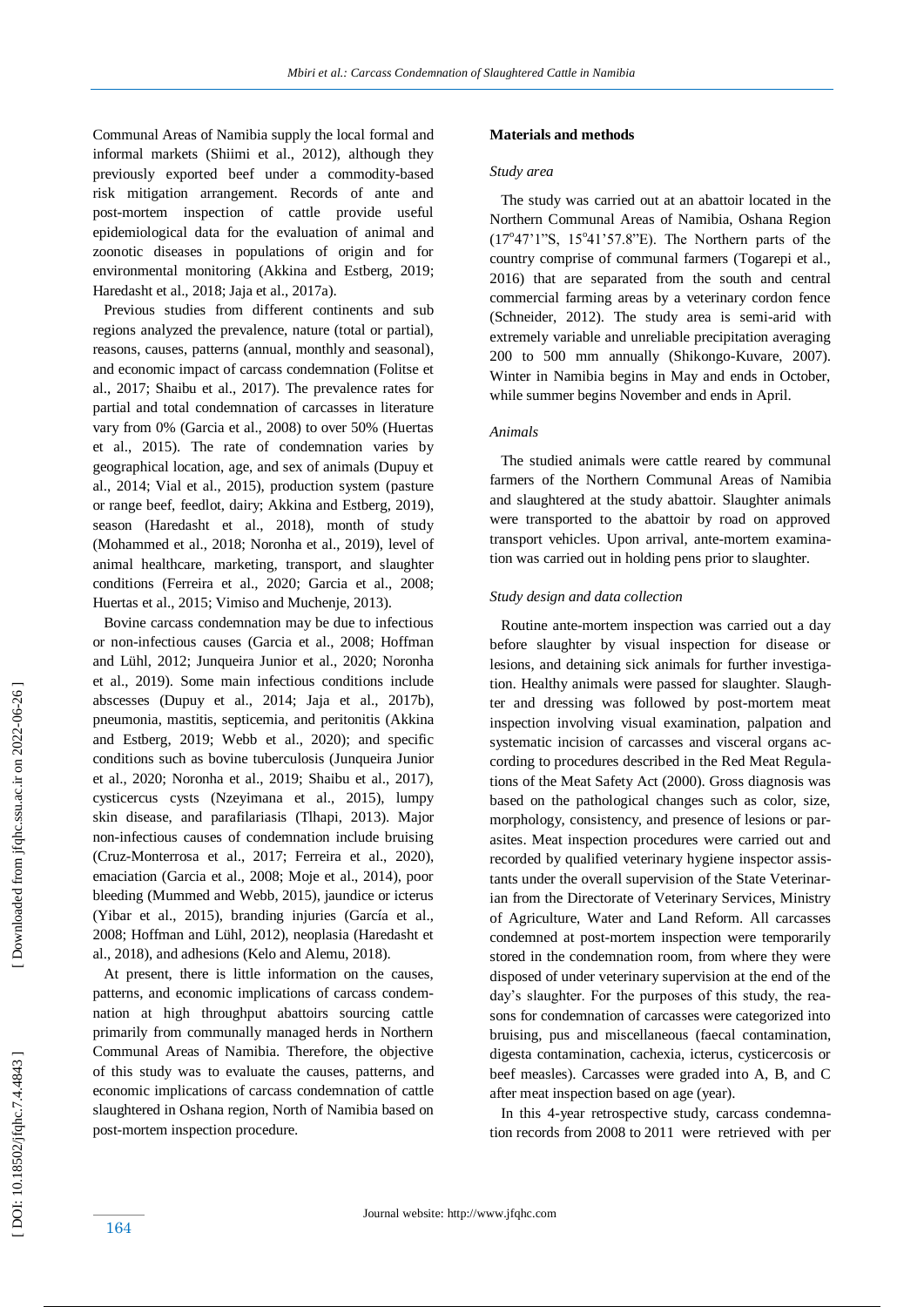mission of the abattoir operator and the Directorate of Veterinary Services and analyzed to identify the causes/reasons for condemnation, determine condemnation rates, and risk factors for condemnation.

# *Estimation of economic losses*

 Economic losses were estimated using records of the total number of carcasses condemned, individual carcass weight and grade and the average producer prices per kg for each carcass grade. The average price paid per kg (N\$ 38/kg) and the average weight of a bovine carcass (220 kg) was estimated using data in the Meat Board Annual Report (Meat Board, 2019). A rate of US\$ 1 to N\$ 15.55 was used to convert the total financial losses to US dollars.

# *Statistical analysis*

 Pivot tables were used to categorize data. Chi square analysis was used to test for association of categories , including condemned carcasses, passed carcasses, year of study, season of study, sex of carcass, and grade of carcass and reason for condemnation. The Z score test was used for comparison of population proportions. The SPSS software version 25.0 was used whereby *p* values ≤0.05 were considered significant.

# **Results**

 As shown in Table 1, a total of 32 648 cattle were slaughtered at the abattoir over the study period (2008 - 2011). The overall condemnation rate of carcasses was 0.37% (n=120), representing an estimated loss of revenue of US\$ 64 515.99. The outcome of post -mortem inspection was dependent on the year of study  $[X^2(3)=23.82;$  $p<0.05$ ], with the proportion of condemned carcasses in 2010 and that of passed carcasses in 2011 greater than

the other studied years (0.15 and 34.73%, respectively; *p*<0.05).

 More female than male carcasses were condemned (65 and 35%, respectively;  $n=120$ ,  $p<0.05$ ) and the proportion of condemned carcasses per sex category was significantly dependent on the year of study  $[X^2(3,$ *n*=120)=8.95; *p*<0.05] as illustrated in Table 2. The proportion of condemned carcasses in 2010 was greater than those in 2009 and 2011 (40.0, 10.0, and 20.0%, respectively;  $p<0.05$ ), while the proportion of condemned carcasses in 2009 was lower than those in 2008 and 2011 (10.0, 30.0, and 20.0%, respectively; *p*<0.05).

 Overall, condemnations due to bruising were significantly higher than those due to miscellaneous causes and pus (50, 33, and 16.7%, respectively; *p*<0.05). The proportion of carcasses condemned for bruising, miscellaneous reasons, and pus contamination was significantly dependent on the year of study  $[X^2(6)=27.56; p<0.05]$ .

 Overall, the proportion of condemned carcasses according to reason for condemnation was independent of the sex of carcass  $[X^2(2)=4.58, p>0.05]$  which is indicated in Table 3. Throughout the study period, more carcasses were condemned in summer than in winter (74.2 and 25.8%, respectively;  $p<0.05$ ). The proportion of carcasses condemned due to pus in winter was significantly higher than summer (15.0%, *p*<0.05).

 Condemnation of carcasses was dependent on the grade of carcass  $[X^2(4)=13.28, p<0.05]$ . Older carcasses (grade C) than younger carcasses (grade A and B) were condemned due to pus contamination (4.2, 4.2, and 25.0%, respectively;  $p<0.05$ ), bruising and miscellaneous reasons  $(48.3 \text{ and } 15.0\%$ , respectively;  $p<0.05$ ).

 Out of the 20 miscellaneous causes of carcass condemnation, cachexia (13 cases) was the greatest reason for condemnation followed by icterus (3 cases), bovine cysticercosis (2 cases), faecal contamination (1 cases), and digesta contamination (1 case).

**Table 1:** Carcass condemnation of cattle slaughtered at Oshana region, North of Namibia during 2008 to 2011

| Year  |                      | Outcome of post-mortem inspection |                 |
|-------|----------------------|-----------------------------------|-----------------|
|       | Passed carcasses (%) | Condemned carcasses (%)           | Total $(\%)$    |
| 2008  | 8 9 5 7 (27.44)      | 36(0.11)                          | 8 9 9 3 (27.55) |
| 2009  | 4 671 (14.31)        | 12(0.04)                          | 4 683 (14.34)   |
| 2010  | 7 5 6 2 ( 23.16)     | 48 $(0.15)^{*}$                   | 7 610 (23.31)   |
| 2011  | 11 338 (34.73)*      | 24 (0.07)                         | 11 362 (34.80)  |
| Total | 32 528 (99.63)       | 120 (0.37)                        | 32 648 (100.00) |

\*Values were greater than expected since *p*<0.05.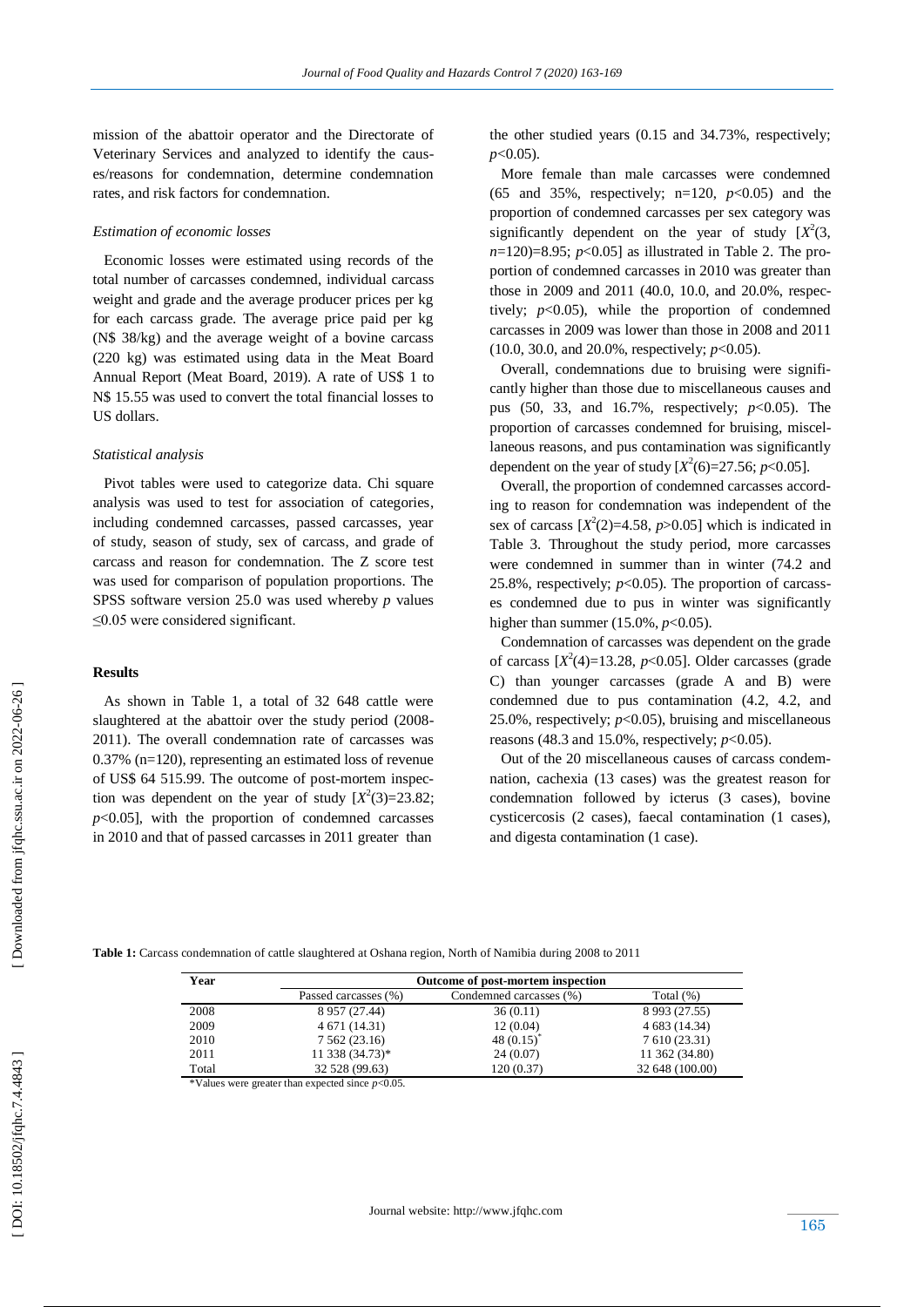| Category                |                   |          | Year                   |                |              |
|-------------------------|-------------------|----------|------------------------|----------------|--------------|
|                         | 2008              | 2009     | 2010                   | 2011           | Total $(\%)$ |
| Sex                     |                   |          |                        |                |              |
| Female                  | 25(20.8)          | 4(3.3)   | 36(30.0)               | 13 (10.8)      | 78 (65.0)    |
| Male                    | 11(9.2)           | 8(6.7)   | 12(10.0)               | 11(9.2)        | 42(35.0)     |
| Grade of carcass        |                   |          |                        |                |              |
| A                       | 1(0.8)            | 0(0.0)   | 0(0.0)                 | 6(5.0)         | $7(5.8)^{a}$ |
| B                       | 1(0.8)            | 2(1.7)   | 0(0.0)                 | 4(3.3)         | $7(5.8)^{a}$ |
| $\subset$               | 34(28.3)          | 10(8.3)  | 48 $(40.0)$            | 14 (11.7)      | 106(88.3)    |
| Reason for condemnation |                   |          |                        |                |              |
| <b>Bruising</b>         | $26(21.7)^{*}$    | 7(5.8)   | $22(18.3)^{*}$         | 5(4.2)         | 60(50.0)     |
| Pus contamination       | 7(5.8)            | 5(4.2)   | 12(10.0)               | 16(13.3)       | 40(33.3)     |
| Miscellaneous           | 3(2.5)            | 0(0.0)   | 14(11.7)               | 3(2.5)         | 20(16.7)     |
| Total                   | 36 (30.0) $^{ab}$ | 12(10.0) | 48 (40.0) <sup>a</sup> | $24(20.0)^{b}$ | 120(100.0)   |

Table 2: Number (%) of carcass condemnations of cattle slaughtered at Oshana region, North of Namibia according to sex, grade of carca ss, and reason for condemnation

\*Value were greater than expected since *p*<0.05.

Values within the same row or column with different letters were significantly different since  $p<0.05$ .

Table 3: Number (%) of condemned carcasses of cattle slaughtered at Oshana region, North of Namibia based on sex, season, and carcass grade

| Category     |                 | <b>Reason for condemnation</b> |              |              |
|--------------|-----------------|--------------------------------|--------------|--------------|
|              | <b>Bruising</b> | Miscellaneous                  | Pus          | Total        |
| Sex          |                 |                                |              |              |
| Female       | 44 (36.7)       | 13(10.8)                       | 21(17.5)     | 78 (65.0)    |
| Male         | 16(13.3)        | 7(5.8)                         | 19(15.8)     | 42(35.0)     |
| Season       |                 |                                |              |              |
| Winter       | 10(8.3)         | 3(2.5)                         | $18(15.0)^*$ | 31(25.8)     |
| Summer       | 50(41.7)        | 17(14.2)                       | 22(18.3)     | 89 (74.2)    |
| Grade        |                 |                                |              |              |
| A            | 0(0.0)          | 2(1.7)                         | $5(4.2)$ *   | $7(5.8)^a$   |
| B            | 2(1.7)          | 0(0.0)                         | $5(4.2)$ *   | $7(5.8)^{a}$ |
| $\mathsf{C}$ | 58 (48.3)*      | $18(15.0)^*$                   | $30(25.0)^*$ | 106(88.3)    |
| Total        | 60(50.0)        | 20(16.7)                       | 40(33.3)     | 120(100.0)   |

\*Value were greater than expected since *p*<0.05. Values within the same row or column with different letters were significantly different since *p*<0.05.

#### **Discussion**

 A low overall carcass condemnation rate of 0.37% determined in this study is in agreement with rates of 0.1 to 1% reported by several studies in Southern Africa (Phiri, 2006; Tembo and Nonga, 2015; Tlhapi, 2013), East Africa (Moje et al., 2014), the Middle East (Yibar et al., 2015), South America (Junqueira Junior et al., 2020), and North America (Akkina and Estberg, 2019; Haredasht et al., 2018). The prevalence of carcass condemnation reported herein is, however, several times higher than those reported by researchers in Ghana (Mohammed et al., 2018) and much lower than the prevalence of 1 -17% from Chile (Strappini et al., 2010), Ethiopia (Kelo and Alemu, 2018), and South Africa (Webb et al., 2020). An earlier study conducted at another high throughput abat -

toir in Namibia reported a lower condemnation rate of 0.2% than in the current study (Madzingira et al., 2018), despite receiving higher rainfall levels than in our study area and sourcing cattle for slaughter from domestic wild animal interface areas. Other factors such as experimental design, length of study, geographical location, months, seasons and even years of study may have contributed to the observed differences in carcass condemnation rates (Folitse et al., 2017; Mummed and Webb, 2015; Noronha et al., 2019).

 Overall, generalized bruising was the major cause of carcass condemnations (50%) in this research. This rate of condemnation was higher than what reported in Chile (Strappini et al., 2010) and Ghana (Folitse et al., 2017),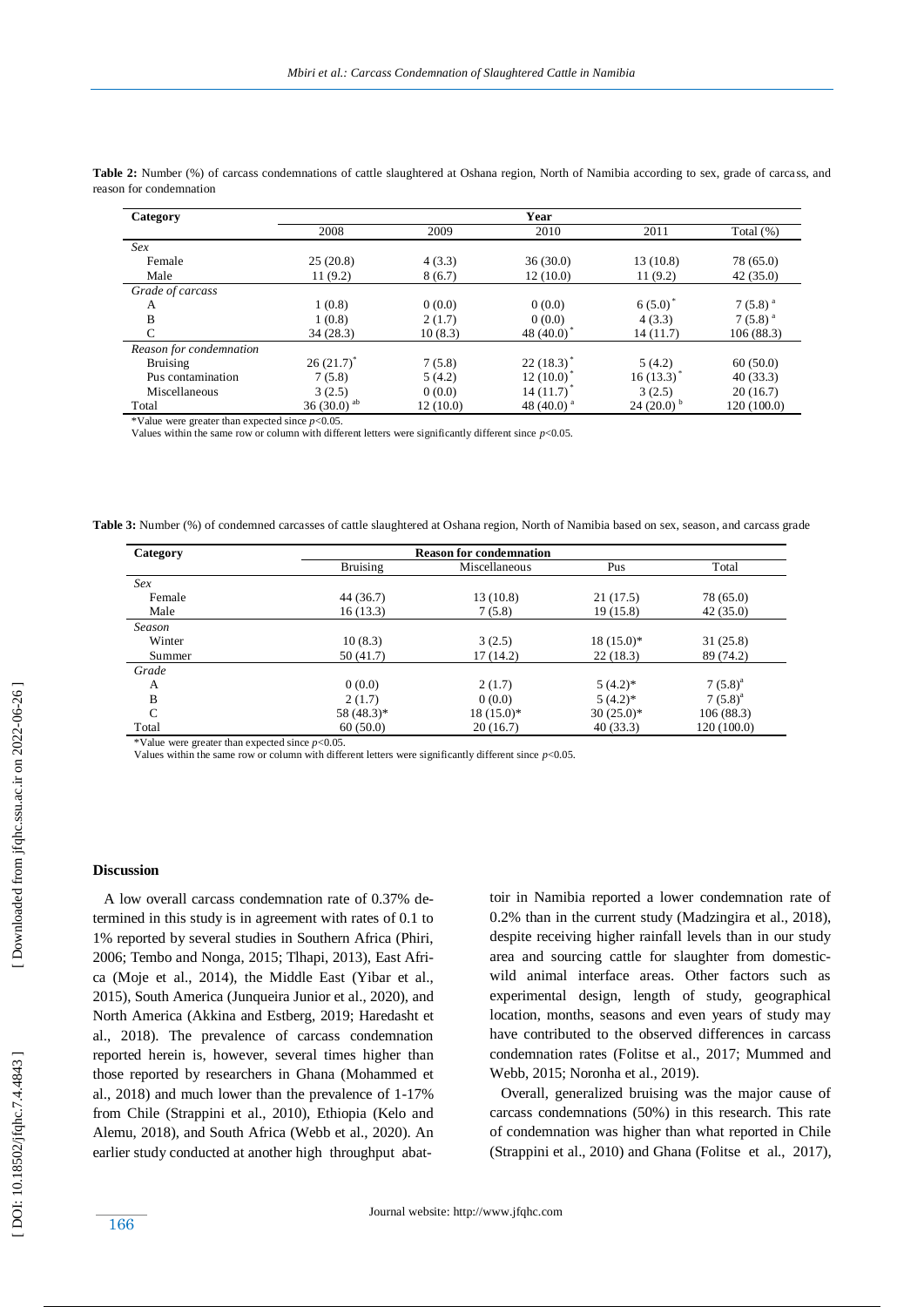but lower than the rate reported in Uruguay and the USA (Huertas et al., 2015). High levels of condemnation due to bruises possibly arose from injuries during long distance transportation on rough gravel roads that are prevalent in the rural areas. Personal communication with procurement personnel at the abattoir revealed that farmers often overloaded transport vehicles to reduce transport costs and also mixed unfamiliar animals, which almost always results in fights for dominance during transportation. Overloading of cattle has been reported as a cause of bruising in Namibia (Hoffman and Luhl, 2012). Mixing of animals was also reported to occur in the lairages at the abattoir. However, poor management at the farm, injuries sustained during loading, transportation or offloading cannot be ruled out and thus require further investigation to alleviate the pain and suffering inflicted upon the animals. Most farmers send unwanted, old, and emaciated cattle to the abattoir for slaughter (Shiimi et al., 2012). Such cattle tend to be weak and lie down on the truck due to fatigue from long distance transportation (and are trampled and injured causing bruises that become apparent at slaughter (Huertas et al., 2015; Strappini et al., 2010). According to a number of studies, the process of loading, distance of transportation, conditions during transportation (such as loading density and lying down during the trip) have a serious impact on bruising and the welfare of animals (Ferreira et al., 2020; Hoffman and Lühl, 2012). Bruising is an important indicator of poor animal welfare (Huertas et al., 2015). Stress associated with poor animal welfare during transportation leads to glycogen depletion and results in a high pH (Strappini et al., 2010; Vimiso and Muchenje, 2013) which may cause the meat to be Dark, Firm and Dry (DFD) , thus affecting the keeping quality of the meat (Cruz -Monterrosa et al., 2017). In addition, the trimming of bruised meat leads to reduced carcass yield (Huertas et al., 2015) and loss of income for the farmer. There is, therefore, a need for intervention, either by the abattoir or the supplying farmers, to minimize the occurrence of bruising.

 Condemnations due to miscellaneous causes, which included faecal contamination, ingesta contamination, icterus, measles and cachexia together, had a relatively high contribution to condemnations. Among these conditions, cachexia accounted for the highest rate (13 out of 20 cases) of carcasses condemned at meat inspection during this survey.

 Furthermore, it should be noted that cachectic domestic animals may be old animals, as it was established by previous reports that communal farmers in these regions tend to slaughter old animals. The carcass condemnation of more grade C carcasses than grade A and B carcasses is expected in this setting. In Namibia, cattle are generally in their worst body condition from September to the beginning of the rainy season in late December or early January and often this is the time that farmers cull some animals to avoid losses due to starvation. The occurrence of high levels of condemnation due to emaciation and bruising in summer is thus not a coincidence (Garcia et al., 2008; Moje et al., 2014).

 Despite being the third highest cause of condemnation within the miscellaneous category at 10%, *Cysticercus bovis* is a zoonotic parasite of public health importance (Nzeyimana et al., 2015). However , the rate of bovine cysticercosis reported in this study was lower than the 1.2 -2.8% reported in Zimbabwe (Sungirai et al., 2014) and much lower than that reported in studies from neighboring Zambia (20.1%; Phiri, 2006) and Botswana (12- 15%; Mosienyane, 1986). Our finding is comparable to the findings of Dzoma et al. (2011) in the North -West Province of South Africa. In Namibia, a previous study documented a lower condemnation rate (8%) of beef carcasses due to cysticercosis (Shikongo -Kuvare, 2007). Prevention and control measures including awareness campaigns on cysticercosis, and treatment of infected individuals are recommended to reduce meat condemnations and prevent human infection with *Taenia saginata*.

 The direct financial losses (US\$ 64 515.99) due to the condemnation of beef carcasses recorded in our study were higher than those reported by Madzingira et al. (2018) in a study carried out in another region of Namibia. Higher financial losses have been reported by studies in Nigeria (Cadmus and Adesokan, 2009) and Zambia (Tembo and Nonga, 2015). It is generally difficult to make comparisons of revenue losses between studies due to differences in study designs, abattoir throughput, beef carcass prices, animal production practices, and disease prevalence (Assefa and Tesfay, 2013). However, revenue losses of any magnitude have a negative effect on farmer and abattoir income earnings.

# **Conclusion**

 This study identified bruising, pus contamination, and cachexia as the major causes of bovine carcass condemnation in North of Namibia. We showed that carcass condemnation rate varied with the year, season, and age.

## **Author contributions**

 P.M., B.M., and C.M. designed the study; E.H. and J.A.K. collected the data for the study; E.K. analyzed the data; B.M., P.M., C.M., O.M., and A.S. drafted and finalized the manuscript. All authors read and approved the final manuscript.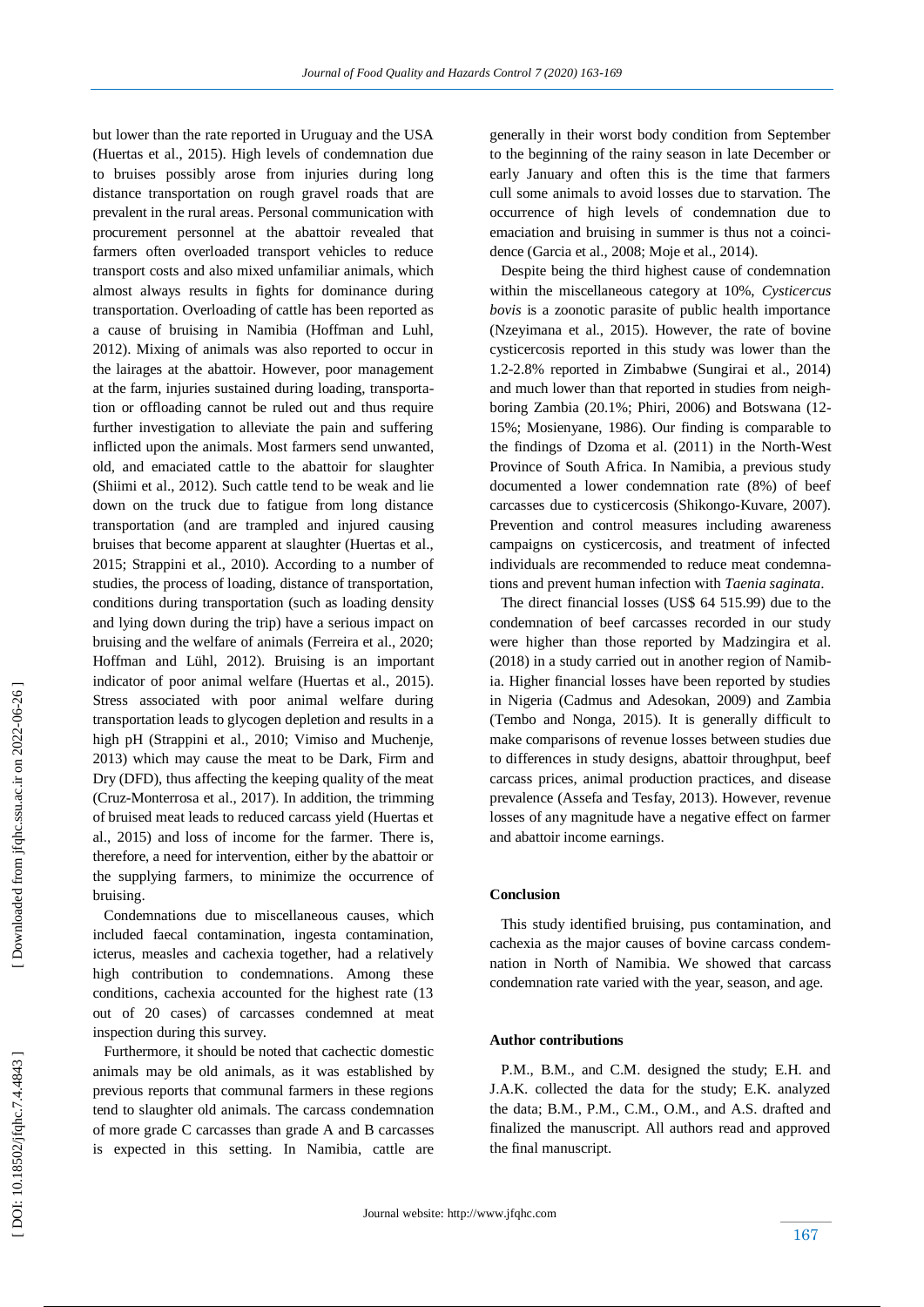## **Conflicts of interest**

The authors declare no conflicts of interest.

#### **Acknowledgements**

 The authors would like to thank the abattoir manager and the Ministry of Agriculture, Water and Land Reform, Namibia for providing the data that was used in this study. Special thanks are also given to the University of Namibia for funding the publication of this manuscript.

### **Reference s**

- Akkina J., Estberg L. (2019). Use of slaughter condemnation data to detect cattle health events in near real-time. Online Journal of *Public Health Informatics*. 11: e329. [DOI: [10.5210/ojphi.](https://dx.doi.org/10.5210%2Fojphi.v11i1.9787) [v11i1.9787\]](https://dx.doi.org/10.5210%2Fojphi.v11i1.9787)
- Assefa A., Tesfay H. (2013). Major causes of organ condemnation and economic loss in cattle slaughtered at Adigrat Municipal Abattoir, Northern Ethiopia. *Veterinary World.* 6: 734 -738. [DOI: 10.14202/vetworld.2013.734 -738]
- Cadmus S.I.B., Adesokan H.K. (2009). Causes and implications of bovine organs/offal condemnations in some abattoirs in Western Nigeria. *Tropical Animal Health and Production*. 41: 1455-1463. [DOI[: 10.1007/s11250](https://doi.org/10.1007/s11250-009-9334-7)-009-9334-7]
- Cruz -Monterrosa R.G., Reséndiz -Cruz V., Rayas -Amor A.A., López M., Miranda -de la Lama G.C. (2017). Bruises in beef cattle at slaughter in Mexico: implications on quality, safety and shelf life of the meat. *Tropical Animal Health and*  Production. 49: 145-152. [DOI: 10.1007/s11250-016-1173-8]
- Dupuy C., Demont P., Ducrot C., Calavas D., Gay E. (2014). Factors associated with offal, partial and whole carcass condemnation in ten French cattle slaughterhouses. *Meat Science*. 97: 262 -269. [DOI: [10.1016/j.meatsci.2014.02.008](https://doi.org/10.1016/j.meatsci.2014.02.008) ]
- Dzoma B.M., Setlhodi E.K., Molefe M.M., Motsei L.E., Bakunzi F.R., Ndou R.V., Nyirenda M. (2011). Prevalence of bovine cysticercosis in the north West Province of South Africa from 2000 to 2010. *Journal of Human Ecology*. 36: 9 -12. [DOI: 10.1080/09709274.2011.11906411].
- Ferreira K.D.C., Furtado A.C., Flores H.P., Oliveira P.R.D.O.D., Gonçalves A.G., Oliveira D.M.D. (2020). Cattle loading rates in different truck models and their relationship with bruises on bovine carcasses. *Ciência Rural*. 50: e20190819 . [DOI: 10. 1590/0103 -8478cr20190819]
- Folitse R., Owusu A., Amemor E., Opoku -Agyemang T., Tasiame W., Emikpe B. (2017). Preliminary study of bovine carcass bruises and its associated financial losses in Kumasi abattoir, Ghana. *Animal Research International*. 14: 2715 -2719.
- Garcia L.G., Nicholson K.L., Hoffman T.W., Lawrence T.E., Hale D.S., Griffin D.B., Savell J.W., Vanoverbeke D.L., Morgan J.B., Belk K.E., Field T.G., Scanga J.A., et al. (2008). National beef quality audit -2005: survey of targeted cattle and carcass characteristics related to quality, quantity, and value of fed steers and heifers. *Journal of Animal Science*. 86: 3533 -3543. [DOI: 10.2527/jas.2007-0782]
- Haredasht S.A., Vidal G., Edmondson A., Moore D., Silva -del -Rio N., Martinez -Lopez B. (2018). Characterization of the temporal trends in the rate of cattle carcass condemnations in the US and dynamic modeling of the condemnation reasons in California with a seasonal component. *Frontiers in Veterinary Science*. 5: 87. [DOI: 10.3389/fvets.2018.00087]
- Hoffman L.C., Lühl J. (2012). Causes of cattle bruising during handling and transport in Namibia. *Meat Science.* 92: 115 -124. [DOI: 10.1016/j.meatsci.2012.04.021]
- Huertas S.M., van Eerdenburg F., Gill A., Piaggio J. (2015). Prevalence of carcass bruises as an indicator of welfare in beef cattle

and the relation to the economic impact. *Veterinary Medicine and Science*. 1: 9 -15. [DOI: [10.1002/vms3.2](https://dx.doi.org/10.1002%2Fvms3.2) ]

- Jaja I.F., Mushonga B., Green E., Muchenje V. (2017a). Seasonal prevalence, body condition score and risk factors of bovine fasciolosis in South Africa. *Veterinary and Animal Science*. 4: 1-7. [DOI[: 10.1016/j.vas.2017.06.001\]](https://dx.doi.org/10.1016%2Fj.vas.2017.06.001)
- Jaja I.F., Mushonga B., Green E., Muchenje V. (2017b). Financial loss estimation of bovine fasciolosis in slaughtered cattle in South Africa. *Parasite Epidemiology and Control*. 2: 27 -34. [DOI[: 10.1016/j.parepi.2017.10.001](https://dx.doi.org/10.1016%2Fj.parepi.2017.10.001)]
- Junqueira Junior D.G., de Souza M.A., Nunes Júnior S.C., Lima A.M.C. (2020). Correlation between carcass condemnations in slaughterhouses and official notifications of cattle testing positive for tuberculosis. *Tropical Animal Health and Production*. 52: 823-828. [DOI[: 10.1007/s11250](https://www.researchgate.net/deref/http%3A%2F%2Fdx.doi.org%2F10.1007%2Fs11250-019-02073-z?_sg%5B0%5D=EfHo_3hQerZCxKASkBQSf8LJQ1Rh7vjlo-EuIemFG62Np4RHdvGC6Uf1zLONXp6PDRbsqJlZHAwq8qcNe6_qn6F-Gw.T8nEj4ERLGKj026w0KNwN3826xKWtyh8_N26zeu9po_ljpobp9lUv619XegmI5jHQmmgv9kwUE-fPAn5KMW6sA)-019-02073-z]
- Kandiwa E., Madzingira O., Mushonga B., Samkange A., Bishi A.S., Nyoni N.F. (2017). A 13 -year retrospective study of the beef and dairy cattle losses at Neudamm Farm in the Khomas region of Namibia. *Alexandria Journal of Veterinary Science*. 55: 8 -20. [DOI[: 10.5455/ajvs.270379](https://dx.doi.org/10.5455/ajvs.270379) ]
- Kelo B., Alemu B. (2018). Major disease that cause lung, liver and carcass condemnation and its financial loss at Modjo Modern export abattoir. *Journal of Health, Medicine and Nursing*. 54.
- Kruger B., Lammerts -Imbuwa L. (2008). Namibia National Farmers Union (NNFU) Training Manual on Livestock Marketing in Namibia. Namibia National Farmers Union, Windhoek, Namibia.
- Madzingira O., Chinyoka S., Yule J., Mwenda E.N., Kandiwa E., Samkange A., Mushonga B. (2018). A retrospective study of carcass and organ condemnations at a beef abattoir in Namibia. *Alexandria Journal of Veterinary Sciences*. 59: 34-42. [DOI: 10.5455/ajvs.277323]
- Mbiri P., Kandiwa E., Mushonga B., Samkange A., Bishi A.S., Madzingira O., Chitate F. (2020). Incidence of contagious bovine pleuropneumonia in the Northern regions of Namibia. *Alexandria Journal of Veterinary Sciences*. 66: 100 -110. [DOI: [10.5455/ajvs.90846](https://www.researchgate.net/deref/http%3A%2F%2Fdx.doi.org%2F10.5455%2Fajvs.90846?_sg%5B0%5D=x_zTYg6bpmaAcVUrNhkUQ4gJMomddjP5KpzNKayZXBbOj2Fvcg6jE027CEv_5nfjMvg75K2yPXGkbj2pEJWhQvulFg.PS5ajSV87_4pYac0i1lXvrUCF-dD7W3YFdKjFiollcE_B0qT_3R9hCJfaRMn5rfDpQ316F0v7GJsQgS57yPHIg)]
- Meat Board . (2019). Integrated annual report 2018/19. URL: [https://www.nammic.com.na/index.php/library/send/23](https://www.nammic.com.na/index.php/library/send/23-annual-reports/244-ar2019) -annual [-reports/244](https://www.nammic.com.na/index.php/library/send/23-annual-reports/244-ar2019) -ar2019. Accessed 17 March 2020.
- MEATCO (Meat Corporation). (2019). Annual report. Meat corporation of Namibia, P.O. Box 3881, Windhoek. Namibia. URL: [https://www.meatco.com.na/files/files/Meatco\\_AR\\_2018\\_19.p](https://www.meatco.com.na/files/files/Meatco_AR_2018_19.pdf) [df.](https://www.meatco.com.na/files/files/Meatco_AR_2018_19.pdf) Accessed 17 March 2020.
- Meat Safety Act. (2000). Act No. of 40 of 2000. Government Gazette Notice No. 1106. Parliament of the Republic of South Africa, Government of the Republic of South Africa.
- Mohammed A., Abdulai A., Birteeb P.T., Husssein S.M.A. (2018). Major causes of organ and carcass condemnations of cattle and their associated financial loss at the Tamale abattoir, Ghana. *UDS International Journal of Development*. 5: 53 -67.
- Moje N., Abdeta D., Kebede S., Terfa T., Desissa F., Regassa A. (2014). Major causes of organs and carcass condemnation in cattle slaughtered at Nekemte municipality abattoir, East Wollega, Ethiopia. *Global Veterinaria*. 13: 278 -284. [DOI: 10.5829/idosi.gv.2014.13.03.8458]
- Mosienyane M.G. (1986). A survey of *Cysticercus bovis* (measles) infestation in cattle sent for slaughter to Botswana Meat Commission (BMC). A ten years retrospective study -1974 - 1983. *International Journal of Zoonoses*. 13: 124 -130.
- Mummed Y.Y., Webb E.C. (2015). Causes of beef carcass and organ condemnations in Ethiopia. *Asian Journal of Animal and Veterinary Advances.* 10: 147 -160. [DOI: [10.3923/ajava.](http://dx.doi.org/10.3923/ajava.2015.147.160) [2015.147.160](http://dx.doi.org/10.3923/ajava.2015.147.160) ]
- Noronha G.N., Santos M.A.S.D., ção Pereira W.L.A., ário Casseb A.D.R., Bezerra A.S., Lourenço ço Júnior J.D.B. (2019). Economic losses' estimation of carcass and organ condemnations from slaughter cattle in Thailand, Pará State, Brazilian Amazon. *Journal of Agricultural Studies.* 7: 75-86. [DOI: [10.5296/jas.v7i4.15181](https://www.researchgate.net/deref/http%3A%2F%2Fdx.doi.org%2F10.5296%2Fjas.v7i4.15181?_sg%5B0%5D=xYK1xoRZxTDWhZfUzj4EZq83zFWb8SPT_1wzJxAiNz7UI0iQWKgpbpiCOdrmV0LGTR14DbCba8SRIWq2UlapDNwVnw.m6VL3PMYhk7DDOT6XrVwizVt5getC0xdE0mbMOANEIoDEzLSdrC7GywZZCYIrIw4d0TeiWoxleNh5jR6brFBQQ) ]
- Nzeyimana P., Habarugira G., Udahemuka J.C., Mushonga B., Tukei M. (2015). Prevalence of bovine cysticercosis and age

[Downloaded from jfqhc.ssu.ac.ir on 2022-06-26]